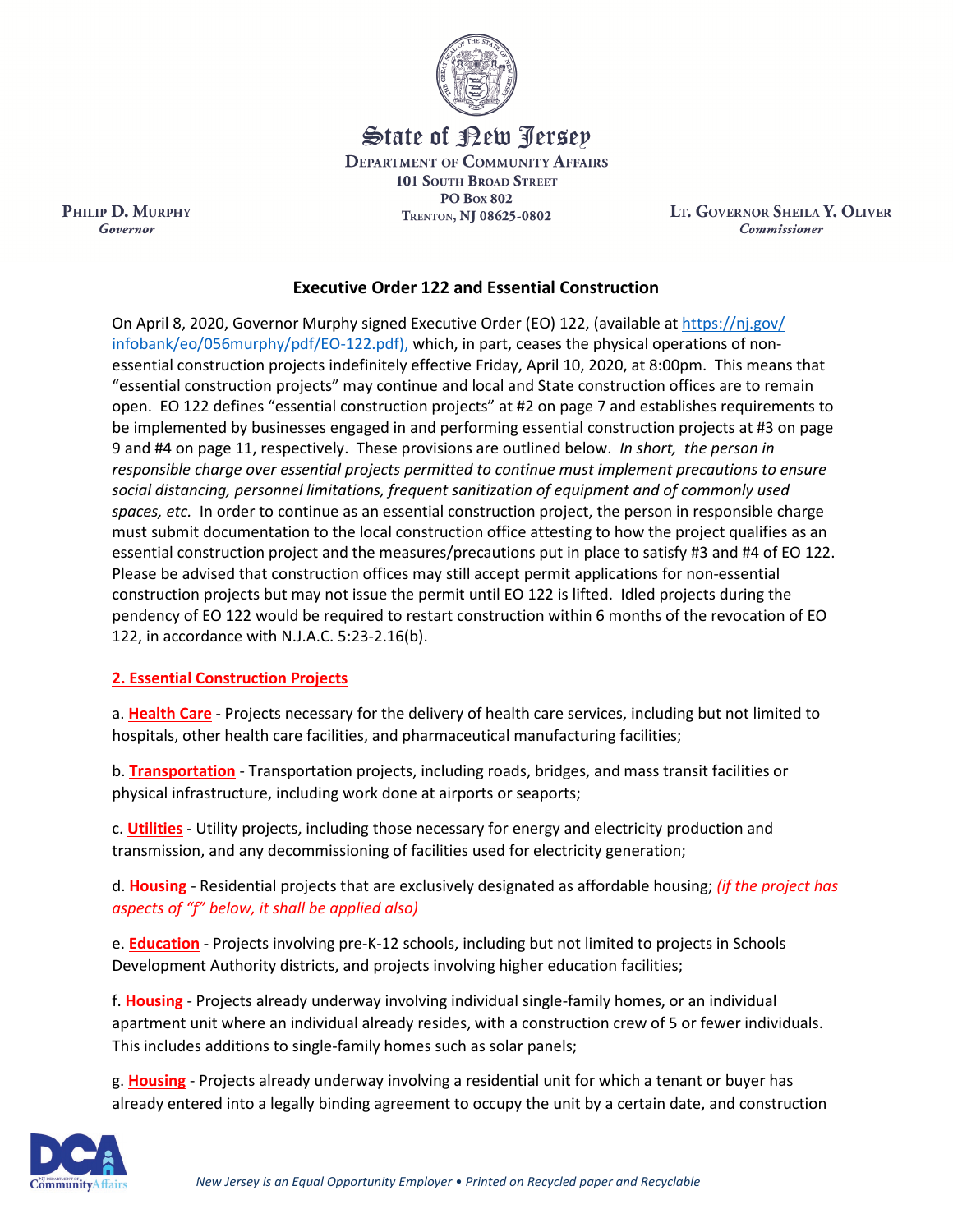is necessary to ensure the unit's availability by that date; *(if the project has aspects of "f" above, it shall be applied also)*

h. **Online/Essential Retail Businesses** - Projects involving facilities at which any one or more of the following takes place: the manufacture, distribution, storage, or servicing of goods or products that are sold by online retail businesses or essential retail businesses, as defined by Executive Order No. 107 (2020), [https://nj.gov/infobank/eo/056murphy/pdf/EO-107.pdf,](https://nj.gov/infobank/eo/056murphy/pdf/EO-107.pdf) and subsequent Administrative Orders adopted pursuant to that Order;

i. **Data Centers** - Projects involving data centers or facilities that are critical to a business's ability to function;

j. **Social Services** - Projects necessary for the delivery of essential social services, including homeless shelters;

k. **Law Enforcement** - Any project necessary to support law enforcement agencies or first responder units in their response to the COVID-19 emergency;

l. **Government** - Any project that is ordered or contracted for by Federal, State, county, or municipal government, or any project that must be completed to meet a deadline established by the Federal government;

m. **Non-essential Constriction Project Site Securing** - Any work on a non-essential construction project that is required to physically secure the site of the project, ensure the structural integrity of any buildings on the site, abate any hazards that would exist on the site if the construction were to remain in its current condition, remediate a site, or otherwise ensure that the site and any buildings therein are appropriately protected and safe during the suspension of the project *(see Chapter 33 of the International Building Code/2018 for guidance, [https://codes.iccsafe.org/content/document/1535\)](https://codes.iccsafe.org/content/document/1535)*; and

n. **Emergency Work** - Any emergency repairs necessary to ensure the health and safety of residents.

## **3. POLICY REQUIREMENTS for manufacturing businesses, warehousing businesses, and businesses engaged in essential construction projects.**

a. Prohibit non-essential visitors from entering the worksite;

b. Limit worksite meetings, inductions, and workgroups to groups of fewer than ten individuals;

c. Require individuals to maintain six feet or more distance between them wherever possible;

d. Stagger work start and stop times where practicable to limit the number of individuals entering and leaving the worksite concurrently;

e. Stagger lunch breaks and work times where practicable to enable operations to safely continue while utilizing the least number of individuals possible at the site;

f. Restrict the number of individuals who can access common areas, such as restrooms and breakrooms, concurrently;